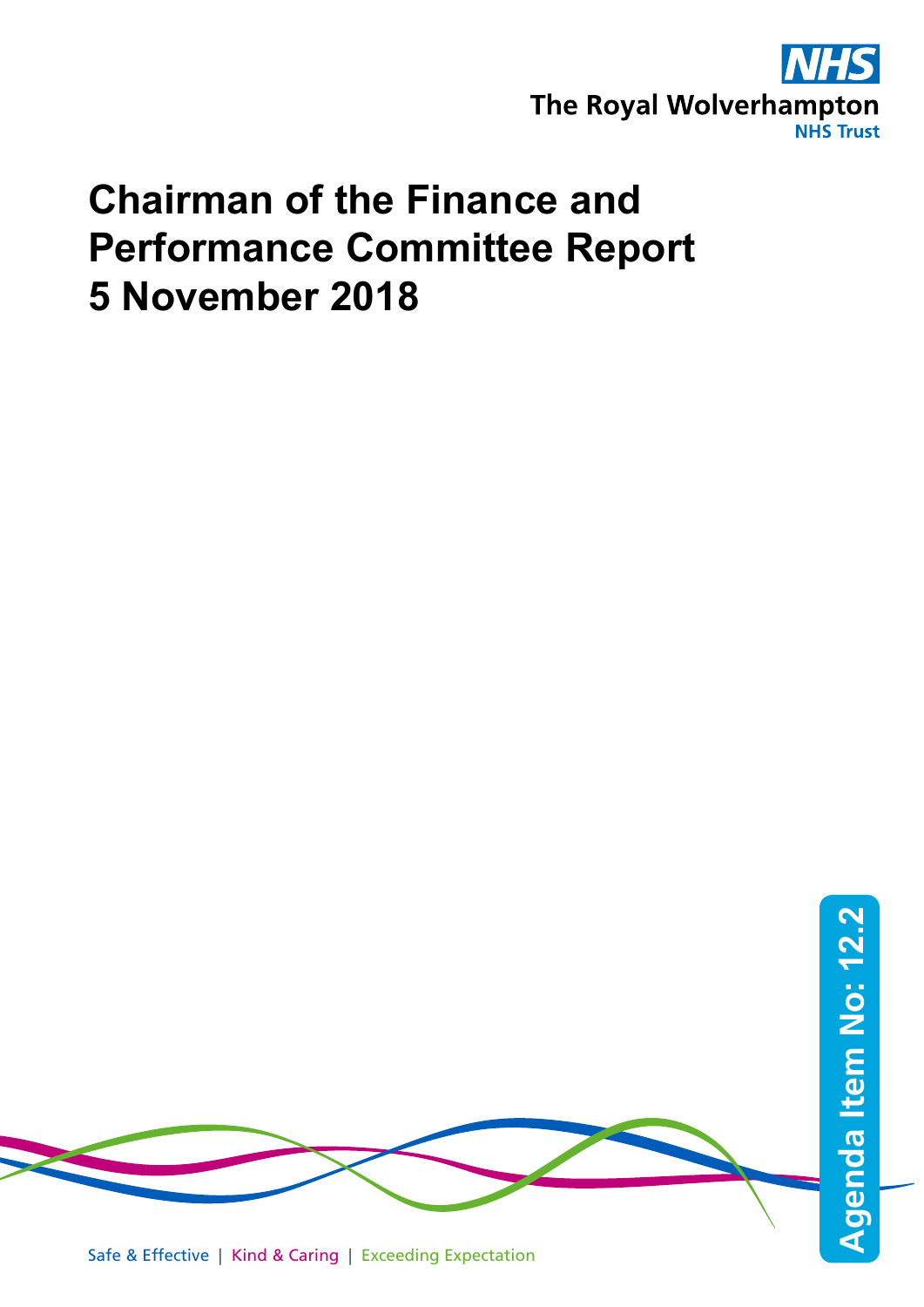## **ASSURANCE/ESCALATION Report of the Finance and Performance Committee**

| <b>PREPARED BY</b>                                                                         | Chairman of the Finance and Performance Committee                                                                           |   |  |
|--------------------------------------------------------------------------------------------|-----------------------------------------------------------------------------------------------------------------------------|---|--|
| <b>DATE PREPARED</b>                                                                       | 24 <sup>th</sup> October 2018                                                                                               |   |  |
| <b>SUBJECT</b>                                                                             | Chairman's Summary Report                                                                                                   |   |  |
| <b>PURPOSE</b>                                                                             | To provide assurance to the Board in relation to all delegated responsibilities of the Finance and<br>Performance Committee |   |  |
| <b>STRATEGIC OBJECTIVE</b>                                                                 |                                                                                                                             |   |  |
| <b>OVERVIEW OF</b>                                                                         | CQC STANDARDS (For Use of Resources)                                                                                        | x |  |
| <b>ASSURANCE</b>                                                                           | <b>NHSLA</b>                                                                                                                |   |  |
| <b>THEMES/INDICATORS</b><br><b>OTHER REGULATORY STANDARDS - Statutory Financial Duties</b> |                                                                                                                             | X |  |
| <b>HIGHLIGHTED IN THE</b><br>NATIONAL GUIDANCE/NATIONAL AUDITS                             |                                                                                                                             | x |  |
| <b>REPORT</b><br><b>EXTERNAL REVIEWS</b>                                                   |                                                                                                                             | x |  |
|                                                                                            | <b>INTERNAL REVIEWS</b>                                                                                                     | x |  |
|                                                                                            | <b>CLINICAL OUTCOMES</b>                                                                                                    |   |  |
|                                                                                            | TRENDS/RECURRENT THEMES                                                                                                     |   |  |
|                                                                                            | <b>CLINICAL EFFECTIVENESS</b>                                                                                               |   |  |
|                                                                                            | <b>BAF/RISK REGISTERS</b>                                                                                                   | x |  |

#### **1) Current report - Emerging issues for report (summarise issues or information impacting on the area/compliance/ indicator)**

| <b>Assurance</b>                    | Specific Item/issue                                                                                                                                  | <b>Summary of Assurance (internal or External)</b>                                                                                                                                                     | <b>Outcome</b>                                                                                                                                                                                                                                                                                                                                                            |                                                                |
|-------------------------------------|------------------------------------------------------------------------------------------------------------------------------------------------------|--------------------------------------------------------------------------------------------------------------------------------------------------------------------------------------------------------|---------------------------------------------------------------------------------------------------------------------------------------------------------------------------------------------------------------------------------------------------------------------------------------------------------------------------------------------------------------------------|----------------------------------------------------------------|
| Theme/In                            | <b>Reviewed</b>                                                                                                                                      | Positive                                                                                                                                                                                               | Negative                                                                                                                                                                                                                                                                                                                                                                  | and any on-                                                    |
| dicator                             |                                                                                                                                                      |                                                                                                                                                                                                        |                                                                                                                                                                                                                                                                                                                                                                           | going risk                                                     |
| Board Assurance Framework           | Cost Improvement<br>Programme (CIP)<br>achievement.<br>In support of SR9 on<br>the BAF (that there is<br>a failure to deliver<br>the recurrent CIP). | The Trust has identified an<br>element of vacancies that can<br>be identified as recurrent CIP<br>Continuing work to develop<br>PID pipeline<br>The Clinical Excellence<br>programme is well supported | In month 6 there has been an over<br>performance by £0.15m against the<br>in-month CIP plan of £1.69m. Year<br>to date shows an achievement of<br>£4.95m against a plan of £7.47m.<br>Of the CIP delivered to date, there<br>is a £1.48m recurrent full year<br>effect. The non-delivery of<br>recurrent and cash releasing CIP<br>continues to be of concern             | <b>Initial risk is</b><br>rated red<br>and remains<br>red.     |
| <b>Board Assurance</b><br>Framework | Mid Staffordshire<br>FT transaction.<br>In support of SR9 on<br>the BAF (that the<br>underlying deficit in<br>the medium term is<br>not eliminated). | The Trust has received<br>payment for 2017/18                                                                                                                                                          | An invoice for 2018/19 has been<br>raised and the Trust continues to<br>pursue payment.<br>This is being escalated.                                                                                                                                                                                                                                                       | Initial in year<br>score<br>amber.                             |
| <b>Board Assurance Framework</b>    | Loss of Emergency<br>Admissions Income.<br>In support of SR9 on<br>the BAF                                                                           | The Trust has agreed a<br>risk/gain share agreement<br>with Staffordshire CCGs<br>including MRET and is in<br>discussions with<br>Wolverhampton CCG to adopt<br>this model.                            | The Trust lost a significant amount of<br>income through its revised pathways<br>of care that appropriately ensured the<br>Trust did not admit some patients.<br>The estimated loss of this revised<br>pathway was £4.8M in 2016/17.<br>The Trust has now re- submitted a<br>case for the Frailty/ambulatory care<br>unit to Wolverhampton CCG and<br>discussion continue | <b>Initial risk is</b><br>rated amber<br>and remains<br>amber. |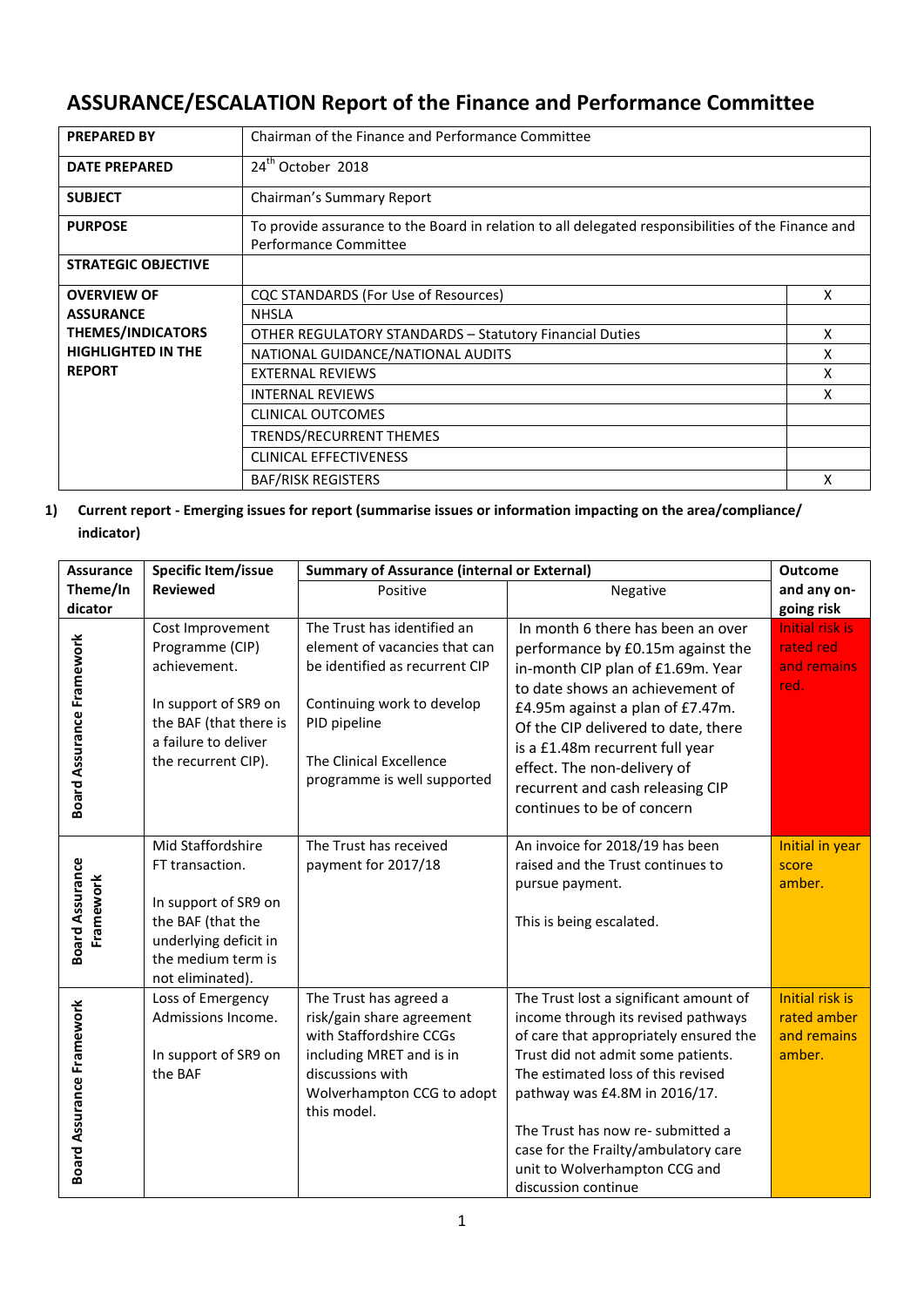|                                      | Provider<br>Sustainability Fund<br>(PSF).                                                               | The Trust did not achieve its<br>financial plan for M6           |                                                            |                   | The financial position and increased<br>CIP phasing for the year remains<br>extremely challenging.                          |                         | <b>Initial risk is</b><br>rated high<br>red and<br>remains high |
|--------------------------------------|---------------------------------------------------------------------------------------------------------|------------------------------------------------------------------|------------------------------------------------------------|-------------------|-----------------------------------------------------------------------------------------------------------------------------|-------------------------|-----------------------------------------------------------------|
| <b>Board Assurance</b><br>Framework  | In support of SR9 on<br>the BAF.                                                                        |                                                                  |                                                            |                   | The Trust did not achieve its ED<br>phasing for Q2 and therefore did not<br>earn the PSF payment for that<br>element (30%). |                         | red.                                                            |
|                                      | Capital Programme.                                                                                      |                                                                  | The Trust has now received<br>confirmation that Stroke and |                   | The Trust has submitted the required<br>business cases and is working through                                               |                         | Initial risk is<br>rated high                                   |
| <b>Board Assurance</b>               | In support of SR11 on                                                                                   |                                                                  | Pathology are funded in the                                |                   | the questions/comments raised by                                                                                            |                         | amber and                                                       |
| Framework                            | the BAF.                                                                                                |                                                                  | next wave of STP capital but<br>the Trust has a process to |                   | NHS Improvement. The Trust hasn't<br>yet received the cash.                                                                 |                         | altered to<br>medium                                            |
|                                      |                                                                                                         |                                                                  | comply with, to access the                                 |                   |                                                                                                                             |                         | amber.                                                          |
|                                      |                                                                                                         |                                                                  | funds. All required<br>information is being collated.      |                   |                                                                                                                             |                         |                                                                 |
|                                      | Material outstanding                                                                                    |                                                                  | The Trust maintains its                                    |                   | This was raised again with NHS                                                                                              |                         | <b>Initial risk is</b>                                          |
|                                      | Invoice with<br>Wolverhampton CCG                                                                       | position that it is providing<br>the right care for patients but |                                                            |                   | Improvement on 24 <sup>th</sup> October 2017/<br>14 November/15 December 2017/8 <sup>th</sup>                               |                         | rated amber<br>and remains                                      |
|                                      | for £4.8m                                                                                               |                                                                  | losing material monies as a                                |                   | march 2018/14 <sup>th</sup> August 2018/20 <sup>th</sup>                                                                    |                         | amber.                                                          |
| <b>Risk Register</b>                 |                                                                                                         | result and expects the fixed<br>cost/transitional costs should   |                                                            |                   | September 2018.                                                                                                             |                         |                                                                 |
|                                      |                                                                                                         | be recognised.                                                   |                                                            |                   | The Trust has kept the debtor in the                                                                                        |                         |                                                                 |
|                                      |                                                                                                         | The Trust is chasing a date for<br>the resolution of the         |                                                            | 2017/18 accounts. |                                                                                                                             |                         |                                                                 |
|                                      |                                                                                                         |                                                                  | arbitration case                                           |                   |                                                                                                                             |                         |                                                                 |
|                                      | The cost of the<br>Agenda for Change                                                                    | Central funding has been<br>identified to fund the Agenda        |                                                            |                   | The calculation of the cost compared<br>to the funding shows a £0.7m current                                                |                         | <b>Initial risk is</b><br>rated as                              |
| Register<br>Risk                     | pay award is greater                                                                                    | for Change pay award.                                            |                                                            |                   | deficit which will increase as the                                                                                          |                         | <b>Amber and</b>                                                |
|                                      | than the funding<br>available                                                                           |                                                                  |                                                            |                   | vacancy rate is reduced.                                                                                                    |                         | remains<br>Amber.                                               |
|                                      |                                                                                                         |                                                                  |                                                            |                   |                                                                                                                             |                         |                                                                 |
|                                      | Provide Details of further actions for mitigation of above issues/risks:<br>See updated progress report |                                                                  |                                                            |                   |                                                                                                                             |                         |                                                                 |
| <b>Additional Items:</b>             |                                                                                                         |                                                                  |                                                            |                   |                                                                                                                             |                         |                                                                 |
|                                      |                                                                                                         |                                                                  |                                                            |                   |                                                                                                                             |                         |                                                                 |
|                                      | Specific item/Issue                                                                                     |                                                                  | Lead                                                       |                   | <b>Due Date</b>                                                                                                             |                         | Status *                                                        |
| detail:                              | The Committee will examine in more                                                                      |                                                                  |                                                            |                   |                                                                                                                             |                         |                                                                 |
|                                      |                                                                                                         |                                                                  |                                                            |                   |                                                                                                                             |                         |                                                                 |
| - Review of Primary Care Directorate |                                                                                                         |                                                                  |                                                            |                   |                                                                                                                             |                         |                                                                 |
|                                      |                                                                                                         |                                                                  |                                                            |                   |                                                                                                                             |                         |                                                                 |
|                                      |                                                                                                         |                                                                  | CFO/COO/DCOO                                               |                   | July 2018 - Now Nov 2018                                                                                                    |                         |                                                                 |
| change in coding                     | - Long Term Financial Model<br>- Review of the Spell/FCE medicine                                       |                                                                  | <b>CFO/DCFO</b><br>CFO/COO                                 |                   | Nov 2018 following Forecast year End<br><b>Dec 2018</b>                                                                     |                         |                                                                 |
| Status <sup>*</sup>                  |                                                                                                         |                                                                  |                                                            |                   |                                                                                                                             |                         |                                                                 |
| Action not yet                       | <b>Action In Progress</b>                                                                               |                                                                  |                                                            |                   | <b>Action in progress</b>                                                                                                   | <b>Action Completed</b> |                                                                 |
| initiated                            | but not on target or                                                                                    |                                                                  | and on target                                              |                   |                                                                                                                             |                         |                                                                 |
|                                      | target has expired                                                                                      |                                                                  |                                                            |                   |                                                                                                                             |                         |                                                                 |
|                                      | Summary, conclusion and recommendations from meeting held on 24 <sup>th</sup> October 2018:             |                                                                  |                                                            |                   |                                                                                                                             |                         |                                                                 |
|                                      |                                                                                                         |                                                                  |                                                            |                   | The Committee discussed matters arising including an update from a meeting with NHS Improvement (NHS I) on a                |                         |                                                                 |

| Specific item/Issue                                    | Lead            | Due Date                             | Status <sup>*</sup> |
|--------------------------------------------------------|-----------------|--------------------------------------|---------------------|
| The Committee will examine in more<br>detail:          |                 |                                      |                     |
|                                                        |                 |                                      |                     |
| - Review of Primary Care Directorate                   | CFO/COO/DCOO    | July 2018 - Now Nov 2018             |                     |
| - Long Term Financial Model                            | <b>CFO/DCFO</b> | Nov 2018 following Forecast year End |                     |
| - Review of the Spell/FCE medicine<br>change in coding | CFO/COO         | <b>Dec 2018</b>                      |                     |
| Status <sup>*</sup>                                    |                 |                                      |                     |

| Action not yet | <b>Action In Progress</b> | Action in progress | <b>Action Completed</b> |
|----------------|---------------------------|--------------------|-------------------------|
| initiated      | but not on target or      | and on target      |                         |
|                | starget has expired       |                    |                         |

### **2) Summary, conclusion and recommendations from meeting held on 24th October 2018:**

a) The Committee discussed matters arising including an **update from a meeting with NHS Improvement (NHS I) on a**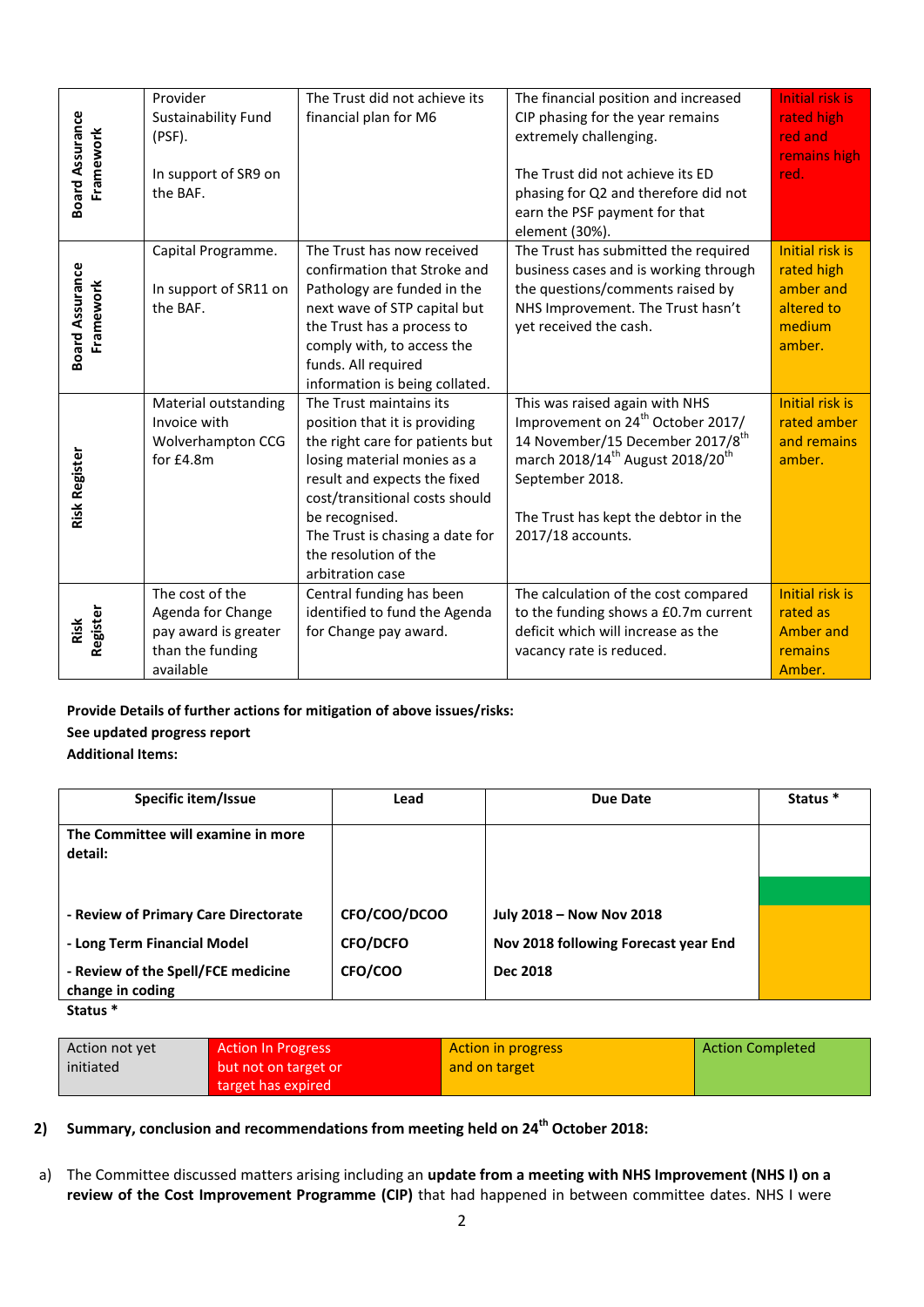concerned at the level of achievement being made b**ut were not able to suggest any obvious areas of CIP that were missing**. NHS I had raised a vacancy freeze, whether there were any potential land sales, private sector repatriation and revaluing land and buildings. All of these issues had either been actioned (Land and buildings revalued) or were part of the current financial plan.

#### b) The Committee **discussed the BAF and noted:**

- A number of changes had been made to the BAF. These included the linking of risks to strategic objectives. However, the Committee felt that risks could be linked to more than one strategic objective so this analysis should be revised.
- The Committee discussed SR6b, noting that the level of risk was low and had not changed for two quarters. Therefore it was agreed to remove this risk and for it to be managed locally. The Committee asked the Executives to consider whether the events in Shropshire and other surrounding EDs should be escalated to the BAF.

#### c) The Committee discussed the Bank Deep Dive report:

- The report set out the patterns of bank use which had increased rather than declined alongside reducing vacancy rates. The report identified that vacancy, annual leave cover and sickness continue to be the main drivers of bank use.
- The Committee discussed whether preceptorships for new starters could be shortened. The Committee was informed that RWT was average for the length of preceptorships and it was unlikely that the periods could be shortened without compromising patient safety. It was queried whether the high level of new starters was causing part of the pay spike.
- The use of and control of expenditure on clinical fellows was discussed and it was noted that finance was undertaking some assurance work on this. Current reporting on clinical fellows is to the Workforce and OD Committee and the Chair of F&P asked that the Finance and HR teams work together to provide assurance that clinical fellow usage was being appropriately controlled and monitored.
- The Committee asked about policies and controls on annual leave, seeking assurance that leave was being effectively rostered to limit bank use. Trust wide policies covering notice for annual leave requests for medical staff exist and the e-rostering system supports effective rostering of nursing staff leave.
- HR is developing a policy to encourage pre-booking of annual leave at the start of the year.
- The Committee noted that turnover rates are improving.
- The Committee also discussed that short term transfer of staff across wards to backfill absences, noting that this has a damaging effect on staff morale. The reasons for this are often due to unplanned sickness and reflect tight staffing levels across the Trust.
- The chair expressed concern that the reasons for the pay spend variance have not been fully articulated and suggested that internal audit may be able to support this process.

#### d) The Committee scrutinised the **Finance Report and Supplementary Finance Report for Month 6 and highlighted the following issues**:

- The Trust is behind the year to date financial plan at month six by £1,187k, which is made up of £1,199k unachieved PSF and £12k favourable plan on all other budgets.
- Income shows a favourable variance to plan of £4.9m year to date. There was a one-off benefit in September of £1.2m which relates to income provisions.
- Expenditure is adverse to plan by £5.2m year to date which is predominately due to pay expenditure exceeding the budget
- The shortfall on PSF income is due to the Q1 and Q2 A&E element that was not achieved.
- The Committee also discussed the key financial risks, noting that a new risk has been added which is the cost pressures resulting from the need to accommodate more patients following Telford ED overnight closure. The Committee discussed the risks and opportunities this presented expressing the concern that any impact statement should consider the impact on elective activity.
- **Cash:** At the 30th September 2018 the Trust had a cash balance of £9.3m which is £0.2m below the plan. A discussion took place regarding the Trust's cash plan. H Troalen informed the Committee that the Trust continues to chase payment of £6m MSFT funding.
- The Committee agreed to receive further detail on bank and locum spend in Division 3 as part of its discussions on the Division at the November meeting.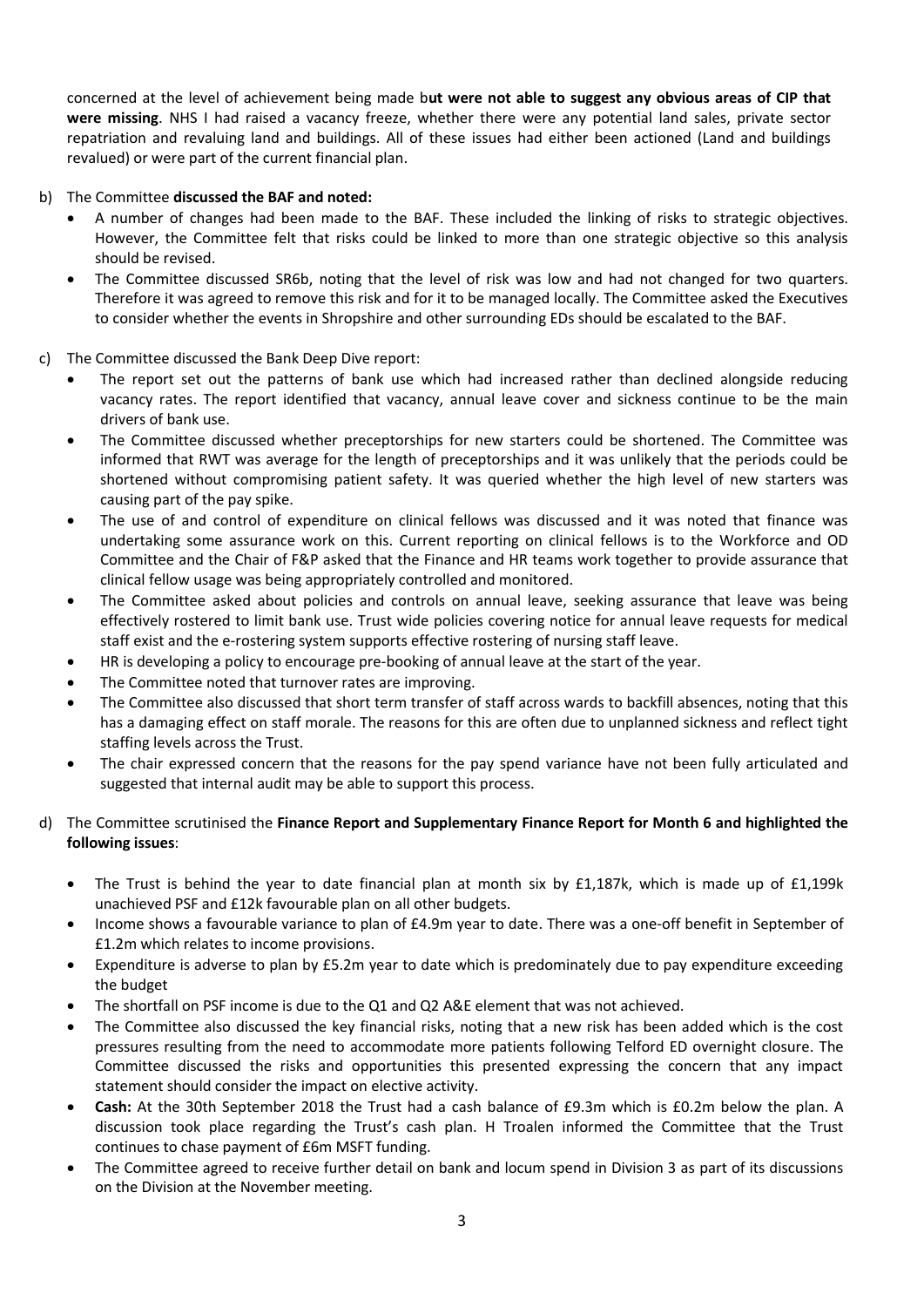- The Committee discussed the forecast outturn in the supplementary finance report and noted that this is still being validated by finance managers and that the non-pay forecast for Division 1 required further work. The Chair asked for this forecast to be brought to the private Board meeting in November for discussion.
- e) The Committee received **the Financial Recovery Board** report and noted:
	- In month 6 there has been an over performance by £0.15m against the in-month CIP plan of £1.69m. Year to date shows an achievement of £4.95m against a plan of £7.47m. Of the CIP delivered to date, there is a £1.48m recurrent full year effect. The non-delivery of recurrent and cash releasing CIP continues to be of concern. The vacancy factor target for month 6 is £0.9m (18/19 Factor only). There was an under recovery of £0.5m.
	- NHSI has not yet approved the business case to extend the Deloitte contract and a further version had been submitted which would extend the PMO support to April 2019 and the outpatients support until September 2019.
- f) The Committee reviewed the quarterly cash flow report noting:
	- The Trust's cash position at 30th September 2018 is £9.3m; £0.2m below the NHSI Plan of £9.5m. The current internal forecast for the year-end cash balance is (£2.0m). This is £21.2m lower than the NHSI Plan submitted in June of £19.3m.
	- The internal cash flow forecast suggests that with close cash management the Trust is not expecting to require a cash loan in this financial year. However, there are periods within the forecast where the cash balances reduce and payment runs need to be managed carefully. The first event occurs in the last week of November, where the payment run(s) will need to be reduced by £1.3m to ensure the Trust maintains a positive cash balance.
	- The Committee discussed the policy and impact on supplier payments seeking to ensure that small local suppliers would not be unfairly disadvantaged. It was pointed out that if the Trust applied for a loan it would be asked to extend its payments deadline from the current 40 days to 90 days.
	- The Committee queried whether the capital programme would be actively managed to meet cash flow requirements and was informed that there is some flexibility in the programme if required. It was also pointed out that if the sale of the Eye Infirmary occurs in 2018/19 this will help the current year cash position.
- g) The Committee discussed the Aligned Incentives Contract, noting:
	- The Staffordshire contract was being closely monitored to determine its impact.
	- The Wolverhampton contract is somewhat different to the Staffordshire contract and once signed, would be backdated to 1 April.
	- The Committee recommended that the Wolverhampton contract be approved.
- h) The Committee received an update on the **Performance Element of the IQP Report (National & Contractual Standards)** and expressed satisfaction with the revised format
	- Urgent Care There had been a significant rise of 323 (7.98%) ambulance conveyance numbers in month compared with the same period last year. G Nuttall informed the Committee that there had been a further increase of 10% in October and that after analysis it was found that this was not due to additional admissions from Dudley Hospital or SATH. The rise is being investigated with the CCG.
	- Cancer Action Plan The Committee received a copy of the 62 Day Cancer Standard Improvement Plan and the IST support objectives and a presentation of the IST Cancer D&C and Pathway Analysis Summary report.
	- The report outlined key objectives and the modelling approach. The summary report was able to provide quantified demand and capacity figures at a pathway level. Progress is being made in tackling the backlog. Headline figures will not improve while the backlog is being addressed.
- i) The Committee noted the **Performance on Fines** report.
- j) The Committee accepted the West Park Strategic Outline Case and approved it to be sent to the Board.
- k) The Committee deferred the Procurement Strategy report.